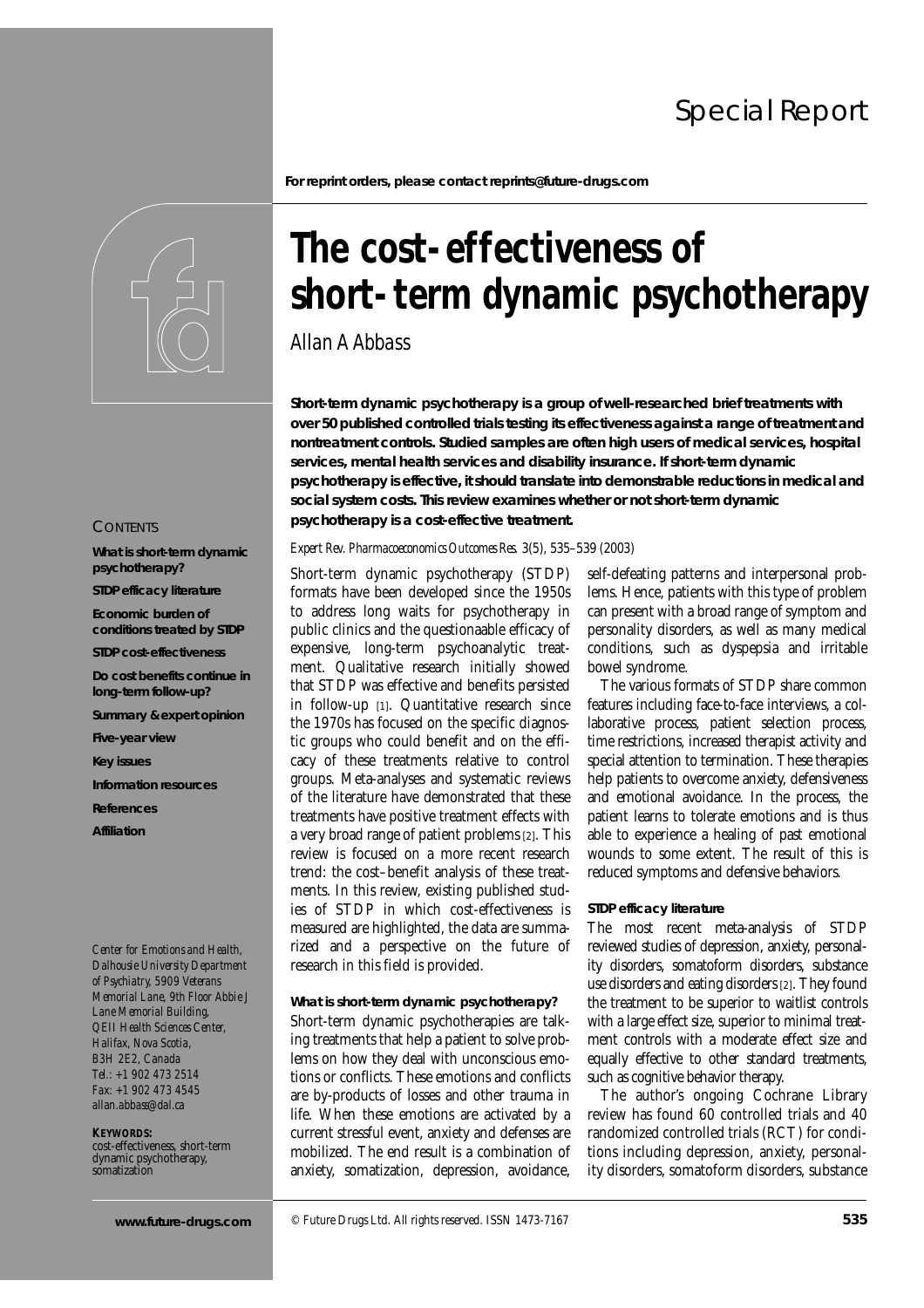

use disorders and eating disorders. These studies are both heterogeneous and of variable quality, rendering complexity in performing meta-analysis. A preliminary examination of 32 of these papers has yielded a large effect size of 0.61 versus wait list controls  $(p < 0.01)$  and 0.18 versus medication controls  $(p = 0.08)$ . There were no differences versus other treatment controls including those using cognitive-behavioral therapy. A formal analysis of select RCTs under stringent Cochrane conditions has been submitted [3].

#### **Economic burden of conditions treated by STDP**

The related patient problems produce a heavy financial burden to social and medical systems. For example, irritable bowel syndrome, which STDP treats, costs an estimated US\$8 billion per year [4]. In a Canadian study, the presence of an anxiety disorder more than doubled the healthcare utilization [5]. Similar striking figures have been found for personality disorders, depression, substance use disorders, somatoform disorders and other behaviors including self-harm.

Each bodily system may be affected by conscious and unconscious components of anxiety. Moreover, anxiety and somatization lead to behavioral patterns that can increase healthcare utilization and decrease health outcomes. Finally, depression causes a major financial burden through increased disability among other costs (FIGURE 1). When taken as a group and considering whether they are more biological or psychological processes, each may be clinically treated with one or the other format of STDP. Given

the cost burden of these conditions and a candidate brief treatment, a critical question is whether there is any direct evidence for cost-savings in the system when these therapies are employed.

#### **STDP cost-effectiveness**

In reviewing the literature for the author's Cochrane study, seven studies of STDP included some cost and/or healthcare utilization measures as an outcome (TABLE 1). Since 1999, six RTCs were published. The studies comprise of 411 troubled patients treated with STDP: 143 had chronic and severe gastrointestinal problems, 58 had self-induced poisoning and 55 were high utilizers of psychiatric services. The remainder had

| Number treated<br>with STDP | Sample                             | Control for cost-effect<br>analysis         | Outcome on main measures              | Ref.   |  |
|-----------------------------|------------------------------------|---------------------------------------------|---------------------------------------|--------|--|
| 40                          | Mixed axis I and II diagnoses      | 1) Pre vs. post<br>2) Dynamic group therapy | Post > pre<br>$STDP = group$ therapy  | [6]    |  |
| 55                          | High utilizing mixed axis I and II | Treatment as usual                          | SIDP > TAU                            | $[7]$  |  |
| 37                          | Chronic functional dyspepsia       | 1) Pre vs. post<br>2) Supportive therapy    | STDP > TAU                            | [8]    |  |
| 58                          | Deliberate self-poisoning          | Treatment as usual                          | STDP > TAU                            | [9]    |  |
| 89                          | Mixed Axis I and II                | Pre vs. post                                | Post > pre                            | [10]   |  |
| 47                          | Major depression                   | Clompiramine with vs.<br>without STDP       | $STDP + CIO > TAU$ plus $CIO$         | $[11]$ |  |
| 85                          | Irritable bowel syndrome           | 1) Paroxetine<br>2) Treatment as usual      | STDP > Paroxetine > TAU $\frac{5}{3}$ | [4]    |  |

§ STDP was superior to paroxetine at end of study but not at 1-year follow-up. Clo: Clomipramine; STDP: Short-term dynamic psychotherapy; TAU: Treatment as usual.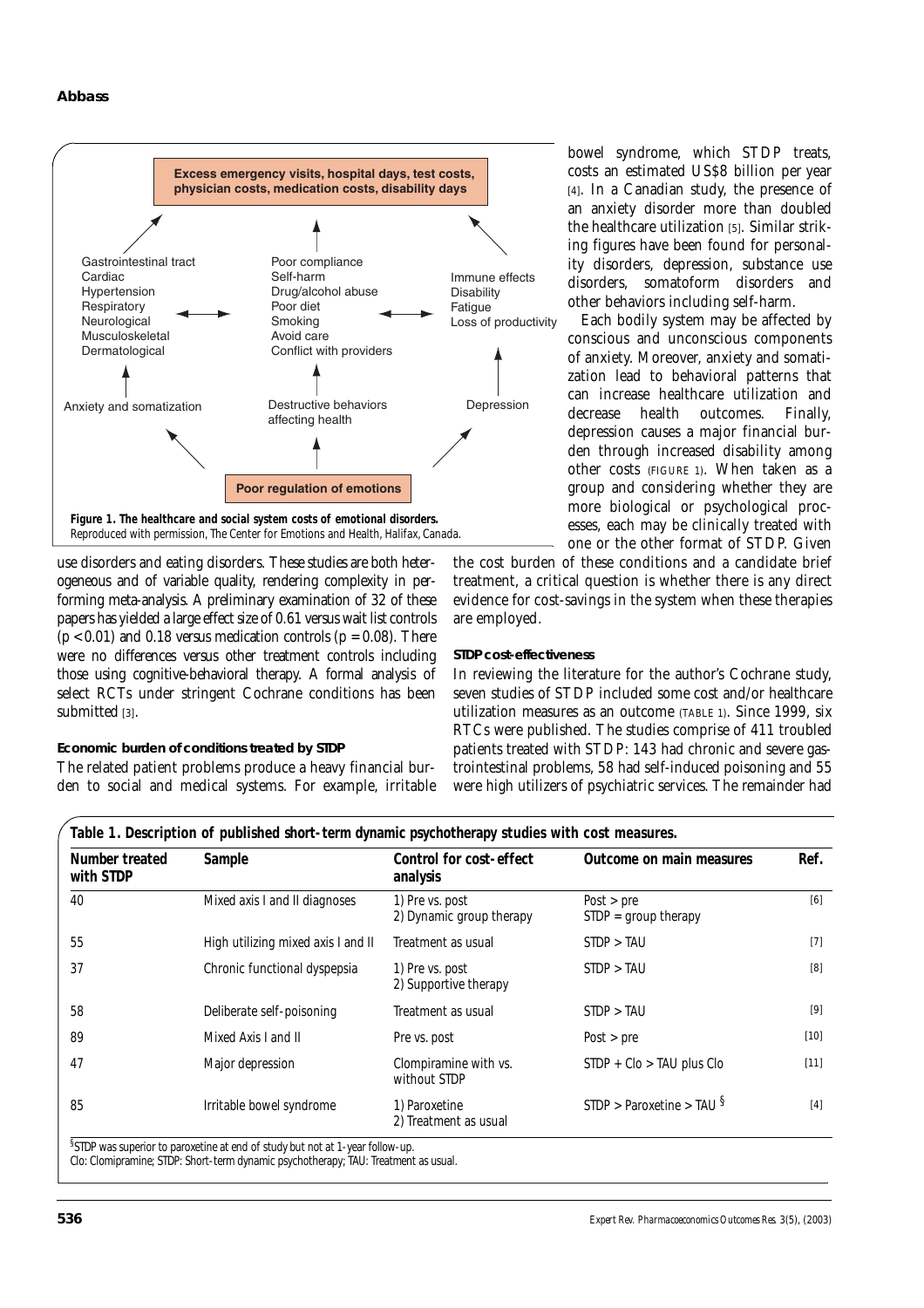symptom and personality disorders. Thus, the samples included patients who are complex, challenging and difficult to engage with supportive medical management.

These studies report on heterogeneous patient samples and express cost–utilization outcomes in heterogeneous ways, so each must be considered separately and taken on their own merits. To allow collective examination of specific areas of cost, the results are tabulated by area of utilization cost (TABLE 2).

Budman and colleagues compared STDP with group psychotherapy [6]. They found that during therapy there were no significant differences in medical visits, mental health visits or laboratory use. However, in the 6-month period after therapy, there was a 92% reduction of mental health service use in the STDP group versus a 27% increase in service use by controls. Both groups had nonsignificant reductions in laboratory use. In the 9-month follow-up period, the STDP group continued to have 13-times fewer mental health service visits versus controls.

Guthrie and colleagues found the STDP group had more utilization of mental health services versus treatment as usual (TAU) during the treatment phase, although there was no overall increase in treatment costs [7]. However, during the 6 months after STDP, significant reductions were seen in hospital days, medical visits, medications and nurse contacts. Overall, there were no significant cost differences between the

**Table 2. Outcomes per short-term dynamic psychotherapy-treated patient using utilization data, cost estimates and statistical data provided in papers.**

| Hospital<br>services         | Mental<br>health<br>services | Physician<br>services   | Medication<br>costs                                      | Indirect<br>healthcare tests<br>costs <sup>§</sup> | Diagnostic Disability |                                             | Total<br>healthcare<br>costs post<br>therapy vs.<br>control | Total<br>healthcare<br>costs<br>including<br>therapy<br>costs | Reference<br>comparison<br>and time<br>period   |
|------------------------------|------------------------------|-------------------------|----------------------------------------------------------|----------------------------------------------------|-----------------------|---------------------------------------------|-------------------------------------------------------------|---------------------------------------------------------------|-------------------------------------------------|
|                              | 92% less<br>p < 0.05         | 6% less (ns)            |                                                          |                                                    | 42% less              |                                             |                                                             |                                                               | 6 Pre vs. post<br>6 months                      |
|                              | less<br>p < 0.06             | ns                      |                                                          |                                                    | ns                    |                                             |                                                             |                                                               | 6 vs. group<br><b>Rx</b><br>treatment<br>period |
| Less<br>p < 0.05             |                              | Less<br>p < 0.01        | Less $p < 0.05$                                          | Less<br>p < 0.01                                   |                       |                                             | \$589<br>p < 0.05                                           |                                                               | 7 vs. TAU<br>6 months                           |
| 1.8 less<br>visits           |                              | Less<br>p < 0.01        | Less $p < 0.01$                                          |                                                    |                       |                                             |                                                             |                                                               | 8 Pre vs. post<br>1 year                        |
| ns                           |                              | ns                      | ns                                                       |                                                    |                       |                                             |                                                             |                                                               | 8 vs. other<br>therapy<br>1 year                |
| $0.15$ less<br>visits (ns)   | 0.5 more<br>visits (ns)      | <b>No</b><br>difference |                                                          |                                                    |                       |                                             |                                                             |                                                               | 9 vs. TAU<br>6 months                           |
| \$225 less                   |                              | \$137 less              | \$163 less                                               |                                                    |                       | \$3609 less                                 |                                                             | \$3015 less                                                   | 10 pre vs.<br>post<br>1 year                    |
| 30 fewer<br>days<br>p < 0.05 |                              |                         |                                                          |                                                    |                       | 12 fewer<br>sick days                       | \$2311 less                                                 |                                                               | 11 vs. TAU<br>10 weeks                          |
|                              |                              |                         | 23% fewer<br>on<br>medications<br>after STDP<br>p < 0.01 |                                                    |                       | Less on<br>disability<br>at end<br>p < 0.05 |                                                             | \$274 less (ns) \$176 less (ns)                               | 4 vs.<br>Paroxetine                             |
|                              |                              |                         |                                                          |                                                    |                       |                                             | \$687 less<br>p < 0.05                                      | \$559 less (ns)                                               | 4 vs. TAU<br>1 year                             |

more refers to amount of cost or utilization in the short-term dynamic psychotherapy group relative to the controls.

§ Included travel and child care costs incurred due to illness.

ns: No specimen; Rx: Treatment; STDP: Short-term dynamic psychotherapy.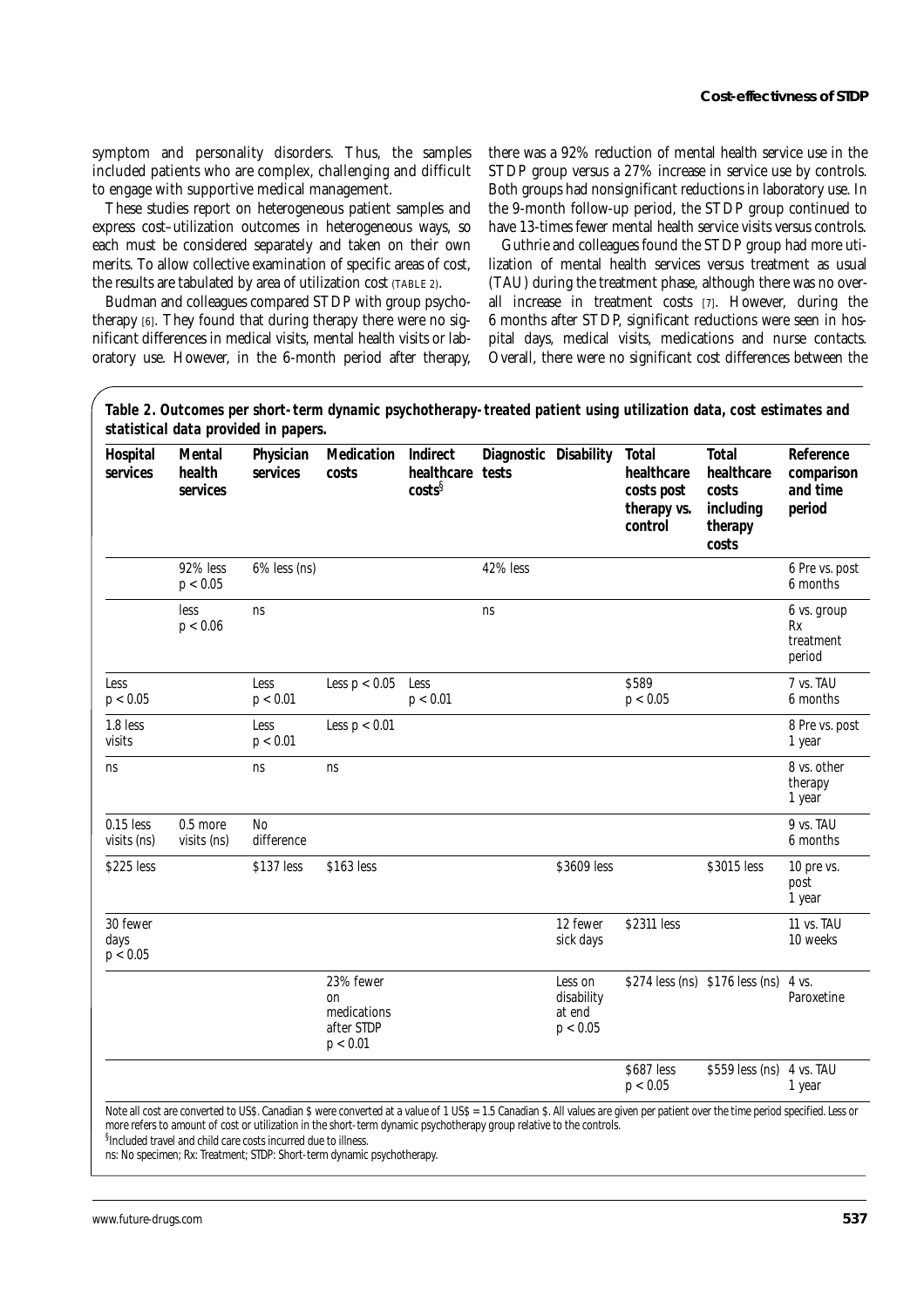

§ Projected figures based on British Columbia per capita health expenditure increases from 1993–2000. Statistics Canada. ISTDP: Intensive short-term dynamic psychotherapy.

two groups, although the STDP groups derived superior symptom and social adjustment improvements. STDP therapy costs were recovered by 6 months after therapy.

Studying patients with chronic dyspepsia, Hamilton and colleagues found STDP and supportive therapy both brought significant reductions in hospital visits, admissions, surgeries and medications in the 1-year period after versus before therapy [8]. They noted average reductions of 1.8 and 1.5 hospital admissions per patient per year. Patients and blinded gastroenterologists both reported superior improvements in the STDP group versus the control treatment at the end of the study though this difference did not persist in the 1-year follow-up.

Guthrie and colleagues compared STDP with TAU in patients with self-induced poisoning [9]. They found the STDP group had significantly less suicidal ideation, as well as a lower rate of self-harm (9 vs. 27%) in follow-up while adding no additional healthcare costs.

In a naturalistic effectiveness study, Abbass found a cost difference of CDN\$4522 per patient in 1 year of follow-up due to reduced disability physician hospital and medication costs [10]. This difference was realized despite the cost of therapy provided by a psychiatrist of CDN\$1679 per patient. Of patients on medications, 86% were able to stop (71%) or reduce (15%) these medications during the course of intensive short-term dynamic psychotherapy (ISTDP). Hospital costs were 85% lower while physician costs were 33% lower. Disability costs were CDN\$5413 less per patient since 18 out of 22 disabled patients returned to work.

Burnand and colleagues compared STDP plus clomipramine (Anafranil®, Novartis Pharmaceuticals Corp., NJ, USA) with

TAU plus clomipramine in patients with depression [11]. They found the STDP group had CDN\$465 less in healthcare costs and CDN\$1846 less costs for sick leave over the 10-week study than the clomipramine/TAU group. This total included 2–3 fewer hospital days in the STDP group. The total cost difference more than paid for the therapy costs by the end of 10 weeks.

Finally, Creed and colleagues compared STDP with both paroxetine and TAU for patients with severe irritable bowel syndrome [4]. During the study, the STDP group cost CDN\$11 per patient more per week versus paroxetine and TAU. They found the STDP group but not the paroxetine group, had significant healthcare cost reductions compared with TAU in a 1-year follow-up. The difference of CDN\$687 per patient more than offset the therapy costs. Of interest is the ten patients in the STDP group who stopped claiming disability payments during the study, while nine in the paroxetine group and three in the TAU group commenced disability payments during the same period. Moreover, significantly fewer patients in the STDP group needed to stay on medications.

**Do cost benefits continue in long-term follow-up?**

The longest follow-up provided in these studies is 1 year. If gains were maintained in follow-up, there would be multiple savings relative to treatment costs.

To assess this possibility, data from 1 and 2 years before, and 1, 2 and 3 years after a course of ISTDP was sought from the provincial databases in British Columbia, Canada [10]. FIGURE 2 shows both treatment group data and the projected costs if this sample continued in the same high-use pattern over successive years. Physician and hospital costs were even less in the second and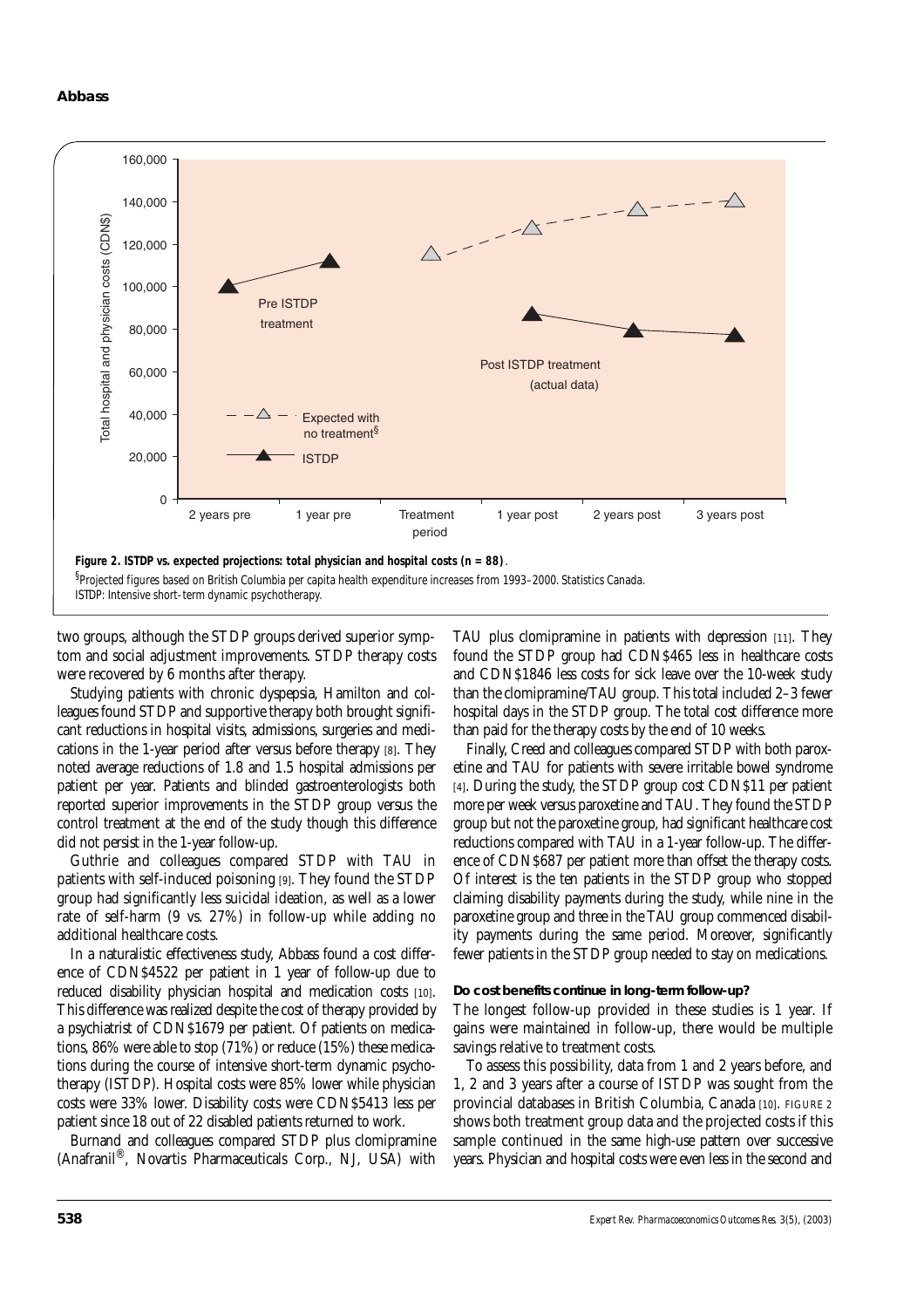third year follow-up. By the end of the third year, the cost of therapy, provided by a psychiatrist, was recovered from within the medical system itself through reduced hospital days and physician costs. The ISTDP group experienced a cost reduction of over three-times what the treatment had cost. These figures are in line with Lazar and Gabbard's review of psychotherapy cost-effectiveness [12].

#### **Summary & expert opinion**

These data suggest STDP is cost-effective compared with before treatment, other treatments and TAU. In each cell in TABLE 2 STDP either resulted in reduced cost or the same costs while providing a beneficial therapy procedure. By averaging the data from three studies giving cost savings after treatment costs, US\$1537 would be recovered per patient by 1 year after treatment. This sum would allow the hiring of more therapists to provide services to those who are waiting in queues. At a minimum, there is no data to suggest that the therapy adds expense to the system: hence, an effective treatment is provided without increasing the system's financial burden.

Given this is a relatively new area of research, this group of studies is a good start in researching the economics of providing a brief psychotherapy to troubled, high-utilizing patients. These challenging patients, should be considered a very good test of this therapy approach since they are comparable with nonpsychotic populations seen in mental health clinics and psychiatrists offices. The implication to administrators and healthcare payers is that if STDP is provided to these populations, it should save money and benefit patients.

#### **Five-year view**

Based on this review, discussions with researchers in other centers and our own STDP research in progress, cost-effectiveness analysis will become the norm in this type of outcome research. I expect that 5 years from now several more STDP studies will

#### **References**

Papers of special note have been highlighted as:

- of interest
- •• of considerable interest
- 1 Davanloo, H. *Short-Term Dynamic Psychotherapy.* Jason Aronson, NY, USA (1980).
- 2 Anderson E, Lambert M. Short-term dynamically oriented psychotherapy: a review and meta-analysis. *Clin. Psychol. Rev.* 15(6), 503–514 (1995).
- **Most recent published systematic review of short-term dynamic psychotherapy treatment efficacy.**
- 3 Abbass AA. Systematic review of short-term psychodynamic psychotherapies. *Proceedings of The 8th International Cochrane Colloquium*. Cape Town, South Africa (2000).
- 4 Creed F, Lakshmi F, Guthrie E *et al.* The cost effectiveness of psychotherapy and paroxetine for severe irritable bowel syndrome. *Gastroenterology* 124, 303–317 (2003).
- 5 Bland RC, Newman SC, Orn H. Help seeking for psychiatric disorders. *Can. J. Psych.* 42, 935–942 (1999).
- 6 Budman SH, Demby A, Renondo JP *et al.* Comparative outcome in time-limited individual and group psychotherapy. *Int. J. Group Psychother*. 38(1), 63–86 (1988).
- 7 Guthrie EM, Moorey J, Margison F *et al.* Cost-effectiveness of brief psychodynamic interpersonal therapy in high utilizers of psychiatric services. *Arch. Gen. Psych.* 56(6), 519–526 (1999).
- 8 Hamilton J, Guthrie E, Creed F. A randomized controlled trial of psychotherapy in patients with chronic functional dyspepsia. *Gastroenterol*ogy (119), 661–669 (2000).
- 9 Guthrie E, Kapur N, Mackway-Jones K. Randomized controlled trial of brief psychological intervention after deliberate self-poisoning. *Br. Med. J*. 323, 1–5 (2001).
- 10 Abbass AA. Intensive short-term dynamic psychotherapy in a private psychiatric

be published including these measures. Hopefully, these studies will include currency and statistical values to allow comparisons between research centers, patient groups and therapy formats. Future research should also evaluate the long-term cost-effects of this therapy, since the long-term financial benefits may be massive compared with STDP treatment costs. Until then, we must consider this to be promising data that should inform healthcare providers' decision-making.

#### **Information resources**

The Centre for Emotions and Health (Halifax, Canada) website contains links to training and research centers for various short-term dynamic psychotherapy formats in North America and Europe www.psych.dal.ca/centreforemotions/ (Accessed August 2003).

#### **Key issues**

- Emotion-based disorders are extremely expensive to the health and social systems.
- Short-term dynamic psychotherapy (STDP), focusing on emotions and how the person manages and mismanages them, treats a broad range of these expensive problems.
- Out of seven published comparative studies of STDP, ten had cost–benefit comparisons.
- A majority of all measurements showed significant cost savings in the STDP groups while no reported data showed a significant increase in costs.
- A single report is provided showing that cost benefits were maintained in a 3-year follow-up.
- Future research should evaluate long-term cost-effects.
- This treatment should be offered to patients with anxiety, depression, somatization and some personality disorders.

office: clinical and cost effectiveness. *Am. J. Psychother.* 56(2), 225–232 (2002).

- 11 Burnand Y, Andreoli A, Kolatte E, Venturini A, Rosset N. Psychodynamic psychotherapy and clomipramine in the treatment of major depression. *Psych. Serv.* 53(5), 585–590 (2002).
- 12 Lazar S, Gabbard G. The cost-effectiveness of psychotherapy. *J. Psychother. Prac. Res.* 6, 307–314 (1997).
- **•• Systemic review of all psychotherapy cost-effectiveness studies up to 1997.**

#### **Affiliation**

*• Allan A Abbass, MD, FRCPC, Associate Professor and Director of Education, Director: Center for Emotions and Health, Dalhousie University Department of Psychiatry, 5909 Veterans Memorial Lane, 9th Floor Abbie J Lane Memorial Building, QEII Health Sciences Center, Halifax, Nova Scotia, B3H 2E2, Canada, Tel.: +1 902 473 2514, Fax: +1 902 473 4545, allan.abbass@dal.ca*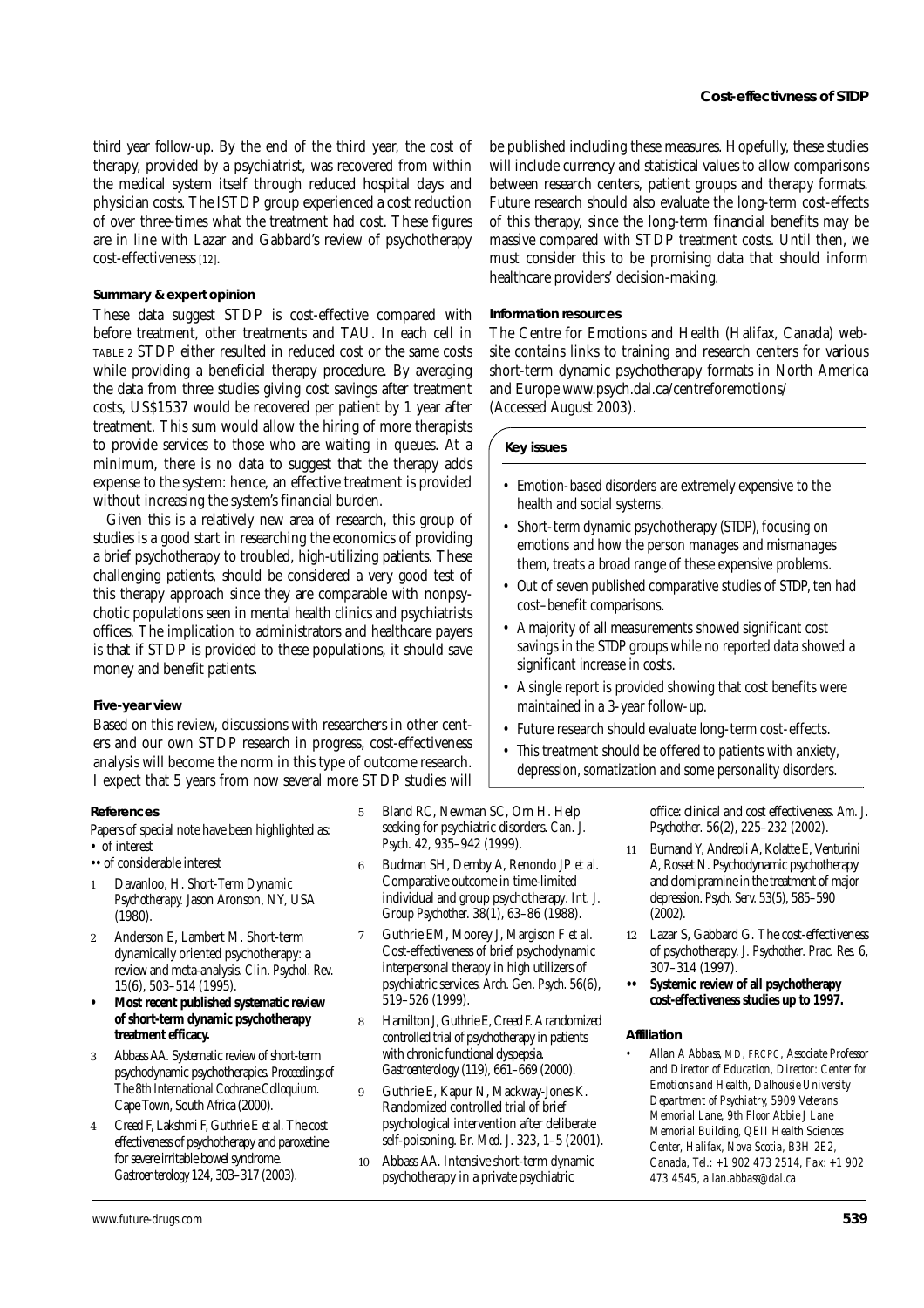<span id="page-5-0"></span>

## future-drugs.com About | Subscribe | Toc Alerts | Free Trials | Reprints | Advertise | Contact | FAQ

#### **SEARCH**

[ADVANCED SEARCH](http://www.areza.com/fdnew/search_advanced.asp)

#### **EXPERT REVIEWS**

- [Anticancer Therapy](http://www.future-drugs.com/publication.asp?publicationid=1)
- [Anti-infective Therapy](http://www.future-drugs.com/publication.asp?publicationid=7)
- [Cardiovascular Therapy](http://www.future-drugs.com/publication.asp?publicationid=2)
- [Molecular Diagnostics](http://www.future-drugs.com/publication.asp?publicationid=3) Þ
- [Neurotherapeutics](http://www.future-drugs.com/publication.asp?publicationid=4)
- [Pharmacoeconomics &](http://www.future-drugs.com/publication.asp?publicationid=5) [Outcomes Research](http://www.future-drugs.com/publication.asp?publicationid=5)
- **[Proteomics](http://www.future-drugs.com/publication.asp?publicationid=9)** Þ
- [Vaccines](http://www.future-drugs.com/publication.asp?publicationid=6)
- 

#### **THERAPY**

[Open-access forum](http://www.future-drugs.com/publication.asp?publicationid=10)

#### **Therapy - the new open-access initiative**



Therapy is a new open-access initiative from Future Drugs. Clinical researchers now have the [o](http://www.future-drugs.com/publication.asp?publicationid=10)pportunity for rapid publication (online and in print) of new clinical data, with the

assurance that it is available on an open access basis across the clinical community. There are no page fees, and all original articles are subject to peer review. Therapy will also contain a rounded collection of reviews, commentary and analysis of broad interest within medical research and clinical practice. The first issue of therapy will appear in May 2004. For more information and details on how to submit your research for publication, click [here.](http://www.future-drugs.com/publication.asp?publicationid=10) **EXTERT REVIEWS**<br>
Anti-Infective Therapy<br>
Anti-Infective Therapy<br>
Cardioxascular Therapy<br>
Melecular Diagnostics<br>
Determesceonomics &<br>
Dutcomes Research<br>
Protecomics<br>
THERAPY<br>
Open-access forum<br>
THERAPY<br>
Comparison and a su

#### **Focus on SARS**



**[Controversies and](http://www.future-drugs.com/Iparticle.asp?publicationid=7&articleid=840)  [uncertainties in](http://www.future-drugs.com/Iparticle.asp?publicationid=7&articleid=840)  [managing SARS](http://www.future-drugs.com/Iparticle.asp?publicationid=7&articleid=840)**

'…there is still uncertainty and controversy regarding the origins of the illness, the likely organism or

organisms, the clinical presentation and guidelines for clinical assessment, preventive and effective anti-infective treatment, regional and global political responses, dissemination of information, value of personal protective equipment, the responses of individual healthcare workers and healthcare systems, and the best way forward…' [\(PDF\)](http://www.future-drugs.com/admin/articlefile/ERAIT010201.pdf)

#### **New! Disease watch**



Available through [Expert Review of Anti](http://www.future-drugs.com/publication.asp?publicationid=7)[infective Therapy,](http://www.future-drugs.com/publication.asp?publicationid=7)

this new feature aims to keep researchers

up-to-date with the latest disease outbreaks around the world.

Access in October issue: **[Liberia: cholera](http://www.future-drugs.com/publication.asp?publicationid=7#Lib) [Afghanistan: diptheria](http://www.future-drugs.com/publication.asp?publicationid=7#Afg) [Canada: SARS](http://www.future-drugs.com/publication.asp?publicationid=7#Can) [Egypt: Rift Valley fever](http://www.future-drugs.com/publication.asp?publicationid=7#Egy)**

#### **Features**

**[Preventing and treating](http://www.future-drugs.com/Iparticle.asp?publicationid=4&articleid=915) [Alzheimer's Disease:](http://www.future-drugs.com/Iparticle.asp?publicationid=4&articleid=915)  [strategies and prospects](http://www.future-drugs.com/Iparticle.asp?publicationid=4&articleid=915)**

'Despite the many studies of Alzheimer's Disease, only a few of the observations have provided clinically meaningful handholds which have advanced our grasp of the disease sufficiently to contribute to its prevention and/or treatment' [\(PDF\)](http://www.future-drugs.com/admin/articlefile/ERNT030501.pdf)

**[Biomarkers: current](http://www.future-drugs.com/Iparticle.asp?publicationid=3&articleid=914) [perspectives and future](http://www.future-drugs.com/Iparticle.asp?publicationid=3&articleid=914) [prospects](http://www.future-drugs.com/Iparticle.asp?publicationid=3&articleid=914)**

'In the rapidly developing world of biomarker ranking/prioritization an alphabet soup of different approaches exists, including signal-to-noise ratio, SVM, t-test, Ecombo and linear discriminant analysis.' [\(PDF\)](http://www.future-drugs.com/admin/articlefile/ERMD030501.pdf)

#### **[Cost-of-illness analyses for](http://www.future-drugs.com/Iparticle.asp?publicationid=5&articleid=872)  [policy making: a cautionary](http://www.future-drugs.com/Iparticle.asp?publicationid=5&articleid=872) [tale of use and misuse](http://www.future-drugs.com/Iparticle.asp?publicationid=5&articleid=872)**

'The merits of cost-of-illness studies may seem obvious; if nothing else., they are a valuable tool for promoting attention toward a particular

## **CALL FOR PAPERS**

#### click here

[access the 2002 issues](http://www.future-drugs.com/samplestrials.asp) [of our journals](http://www.future-drugs.com/samplestrials.asp)

### special issue published April 2003



www.ashley-pub.com